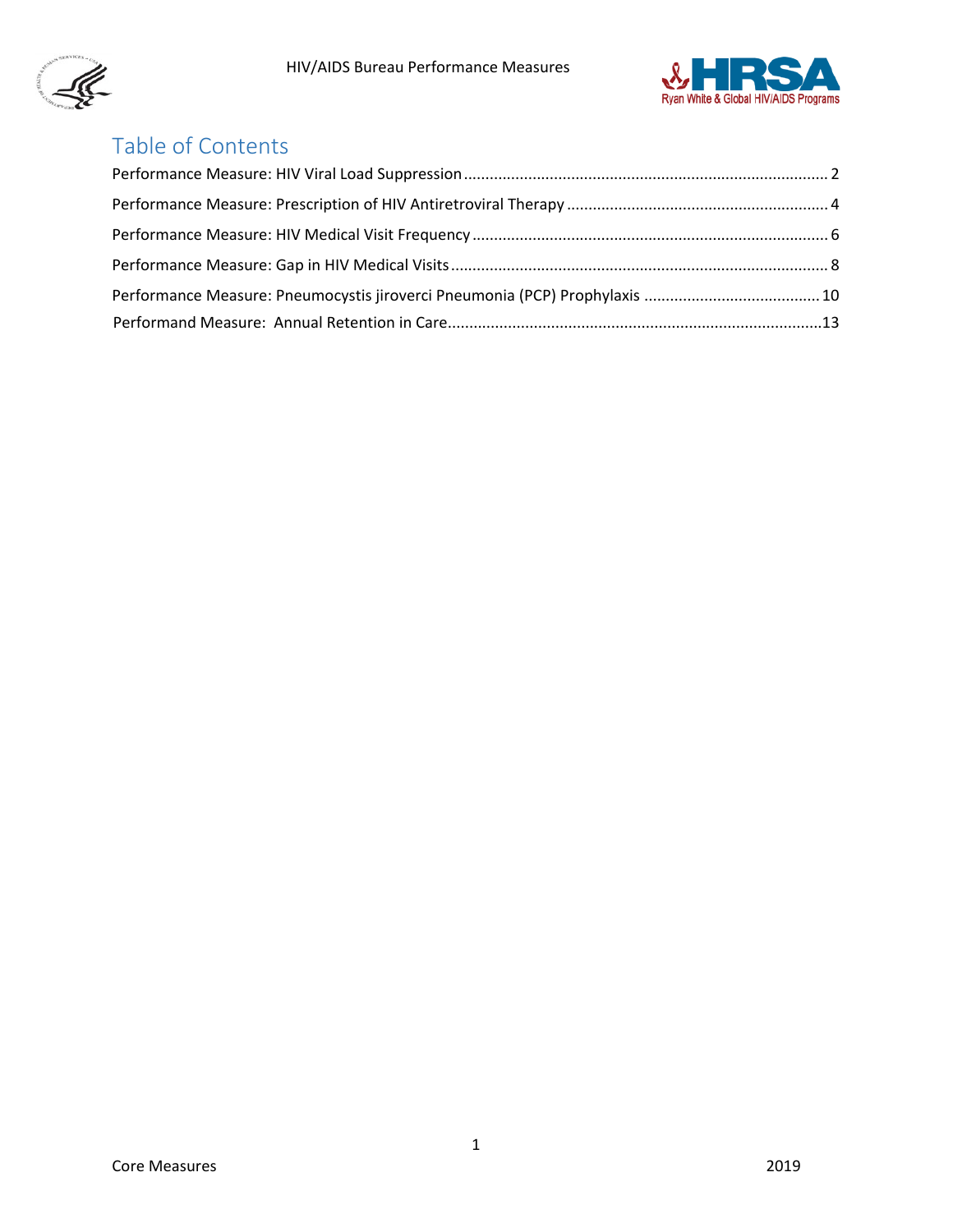



# <span id="page-1-0"></span>**Performance Measure: HIV Viral Load Suppression National Quality Forum #: 2082**

**Description:** Percentage of patients, regardless of age, with a diagnosis of HIV with a HIV viral load less than 200 copies/ml at last viral load test during the measurement year.

**Numerator:** Number of patients in the denominator with a HIV viral load less than 200 copies/ml at last HIV viral load test during the measurement year

**Denominator:** Number of patients, regardless of age, with a diagnosis of HIV with at least one medical visit in the measurement year

### **Patient Exclusions: None**

#### **Data Elements:**

Does the patient, regardless of age, have a diagnosis of HIV? (Y/N)

- a. If yes, did the patient have at least one medical visit during the measurement year? (Y/N)
	- i. If yes, did the patient have a HIV viral load test with a result <200 copies/mL at the last test? (Y/N)

#### **Comparison Data:**

#### [HIV Research Network](https://cds.johnshopkins.edu/hivrn/index.cfm?do=page.index)

Percentage of patients with a HIV viral load less than or equal to 400 copies/ml at the first test during the measurement year. Please refer to the HIVRN website for data.

# **U.S. Department of Health and Human Services Guidelines:**

Adult guidelines: "The guidelines and the AIDS Clinical Trials Group (ACTG) now define virologic failure as a confirmed viral load >200 copies/mL- a threshold that eliminates most cases of apparent viremia caused by viral load blips or assay variability (see Virologic Failure and Suboptimal Immunologic Response) [Guidelines for the Use of Antiretroviral Agents in Adults and Adolescents with](https://aidsinfo.nih.gov/contentfiles/lvguidelines/adultandadolescentgl.pdf)  [HIV"](https://aidsinfo.nih.gov/contentfiles/lvguidelines/adultandadolescentgl.pdf)

"Individuals who are adherent to their ARV regimen and do not harbor resistance mutations to the component drugs can generally achieve suppression 8 to 24 weeks after ART initiation; rarely, in some patients it may take longer."<sup>1</sup>

Pediatric guidelines:  $2^{\omega}$  Based on accumulated experience with currently available assays, viral suppression is currently defined as a plasma viral load below the detection limit of the assay used (generally <20 to 75 copies/mL).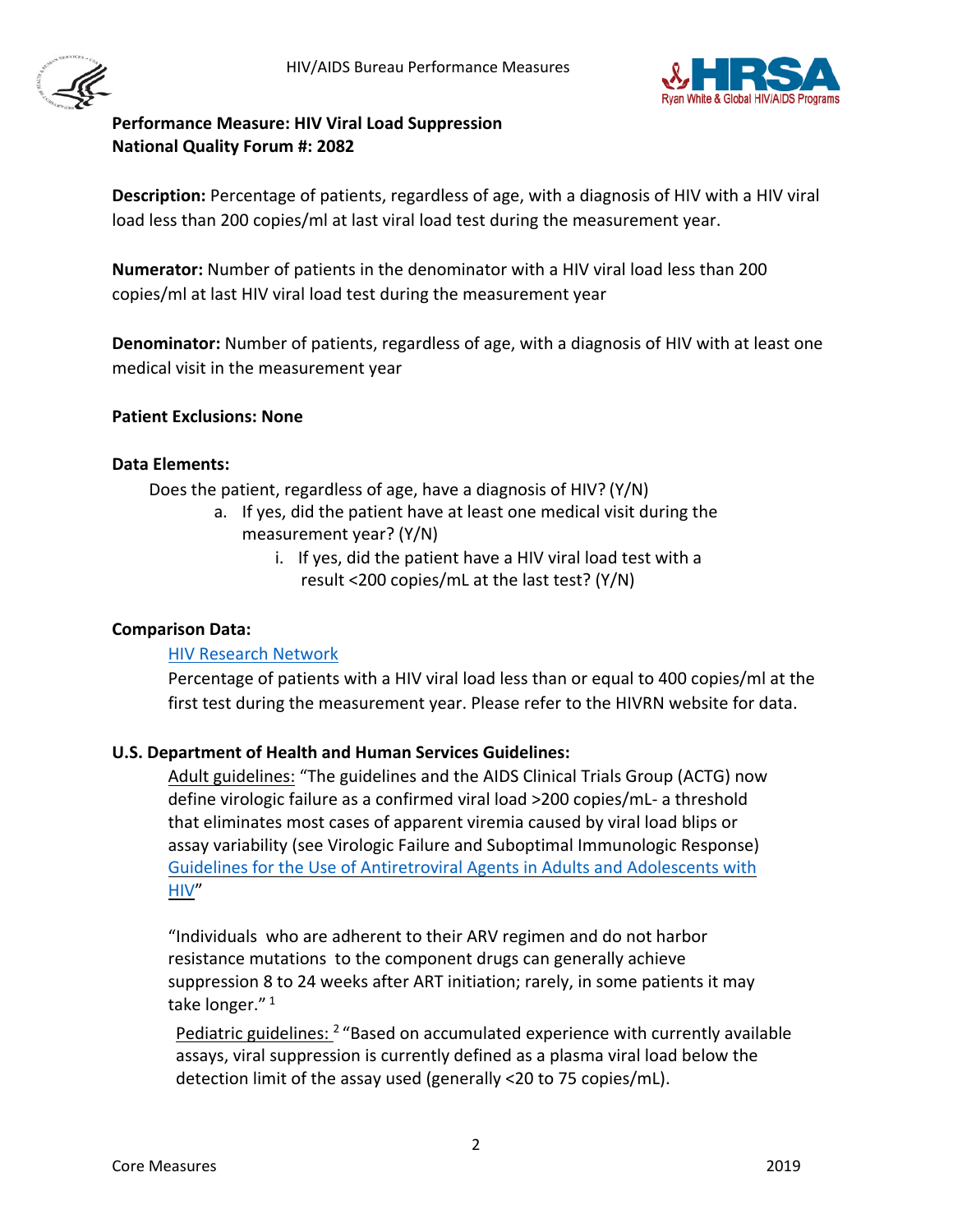



# **Use in Other Federal Programs:**

- Seeking inclusion in the following [Centers for Medicare and Medicaid Services](https://www.cms.gov/) quality, reporting and payment programs: Medicare and Medicaid EHR Incentive Program for Eligible Professionals, Medicare Physician Quality Reporting System, Medicare Shared Savings, Physician Compare, Physician Feedback/Quality and resource Use Reports, Physician Value-Based Payment Modifier (search for each program at online.) Accessed December 2016.
- U.S. Department of Health and Human Services HIV measures: Secretary Sebelius [approves](http://blog.aids.gov/2012/08/secretary-sebelius-approves-indicators-for-monitoring-hhs-funded-hiv-services.html) [indicators for monitoring HHS-funded HIV services](http://blog.aids.gov/2012/08/secretary-sebelius-approves-indicators-for-monitoring-hhs-funded-hiv-services.html)

#### **References/Notes:**

[1 Panel on Antiretroviral Guidelines for Adults and Adolescents.](https://aidsinfo.nih.gov/contentfiles/lvguidelines/adultandadolescentgl.pdf) Guidelines for the Use of Antiretroviral Agents in Adults and Adolescents with HIV. Department of Health and Human Services. Available online. Accessed January 2019.

[Panel on Antiretroviral Therapy and Medical Management of HIV-Infected](http://aidsinfo.nih.gov/contentfiles/lvguidelines/pediatricguidelines.pdf)  [Children.](http://aidsinfo.nih.gov/contentfiles/lvguidelines/pediatricguidelines.pdf) Guidelines for the Use of Antiretroviral Agents in Pediatric HIV Infection. Available online. Accessed January 2019.

3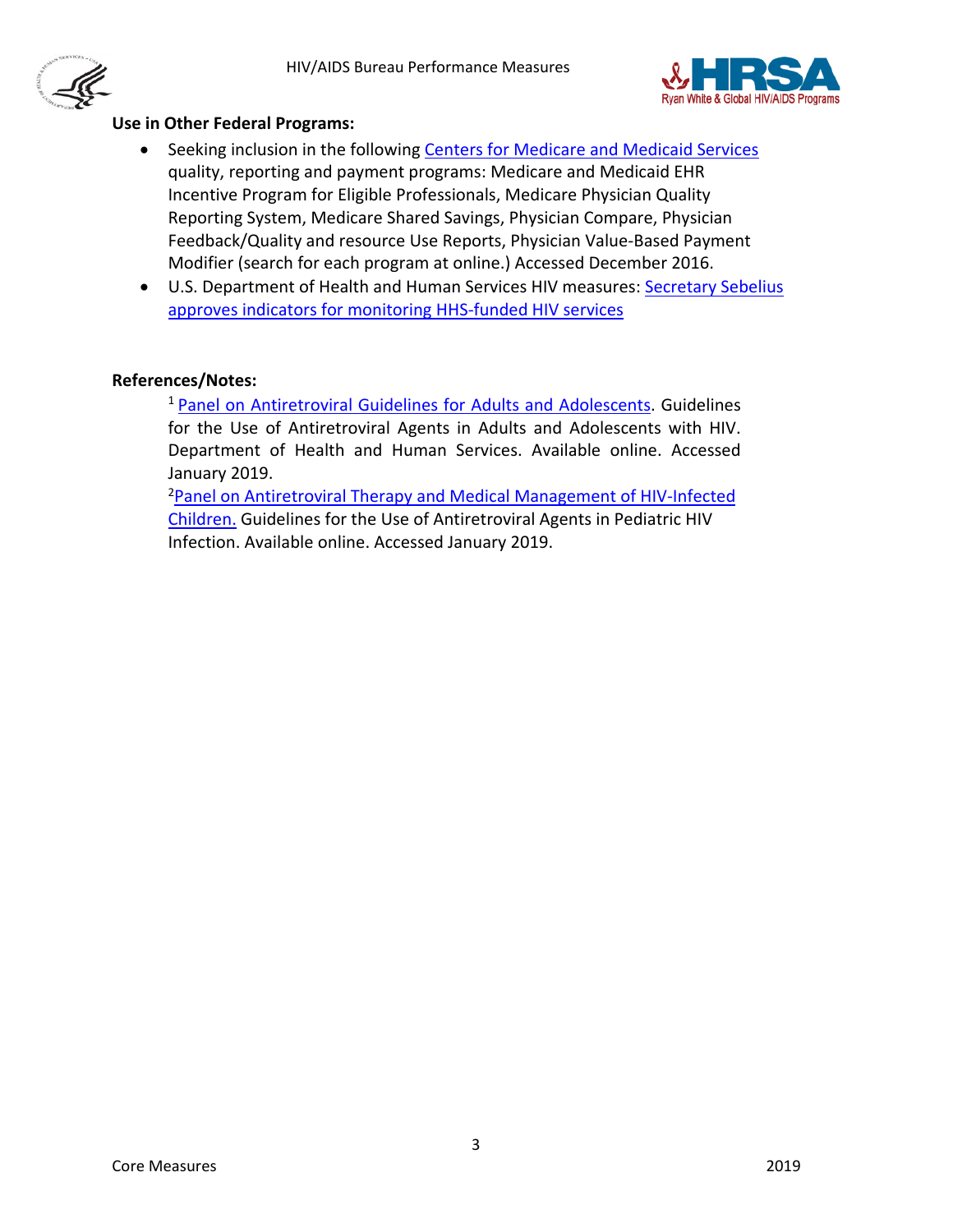



# <span id="page-3-0"></span>**Performance Measure: Prescription of HIV Antiretroviral Therapy National Quality Forum #: 2083**

**Description:** Percentage of patients, regardless of age, with a diagnosis of HIV prescribed antiretroviral therapy<sup>1</sup> for the treatment of HIV infection during the measurement year

**Numerator:** Number of patients from the denominator

**Denominator:** Number of patients from the denominator prescribed HIV antiretroviral therapy<sup>1</sup> during the measurement year

**Patient Exclusions:** None

**Data Elements:** Does the patient, regardless of age, have a diagnosis of HIV? (Y/N)

- a. If yes, did the patient have at least one medical visit during the measurement year? (Y/N)
	- i. If yes, was the patient prescribed HIV antiretroviral therapy<sup>1</sup> during the measurement year? (Y/N)

**Comparison Data:** [HIV Research Network:](https://cds.johnshopkins.edu/hivrn/) Please refer the HIV Research Network Percentage of patients on highly active HIV antiretroviral therapy regiment for at least one day during calendar year.

#### **U.S. Department of Health and Human Services Guidelines:**

Adult guidelines:  $2^{\alpha}$  Antiretroviral therapy (ART) is recommended for all HIV-infected individuals to reduce the risk of disease progression. The strength and evidence for this recommendation vary by pretreatment CD4 cell count: CD4 count <350 cells/mm<sup>3</sup> (AI); CD4 count 350–500 cells/mm<sup>3</sup> (AII); CD4 count >500 cells/mm<sup>3</sup> (BIII). ART also is recommended for HIV-infected individuals for the prevention of transmission of HIV. The strength and evidence for this recommendation vary by transmission risks: perinatal transmission (AI); heterosexual transmission (AI); other transmission risk groups (AIII)."

Pediatric guidelines: 3

- "Antiretroviral therapy (ART) should be initiated in all children with AIDS or significant symptoms (Clinical Category C or most Clinical Category B conditions) (AI\*).
- ART should be initiated in HIV-infected infants <12 months of age regardless of clinical status, CD4 percentage or viral load (AI for infants <12 weeks of age and AII for infants ≥12 weeks to 12 months).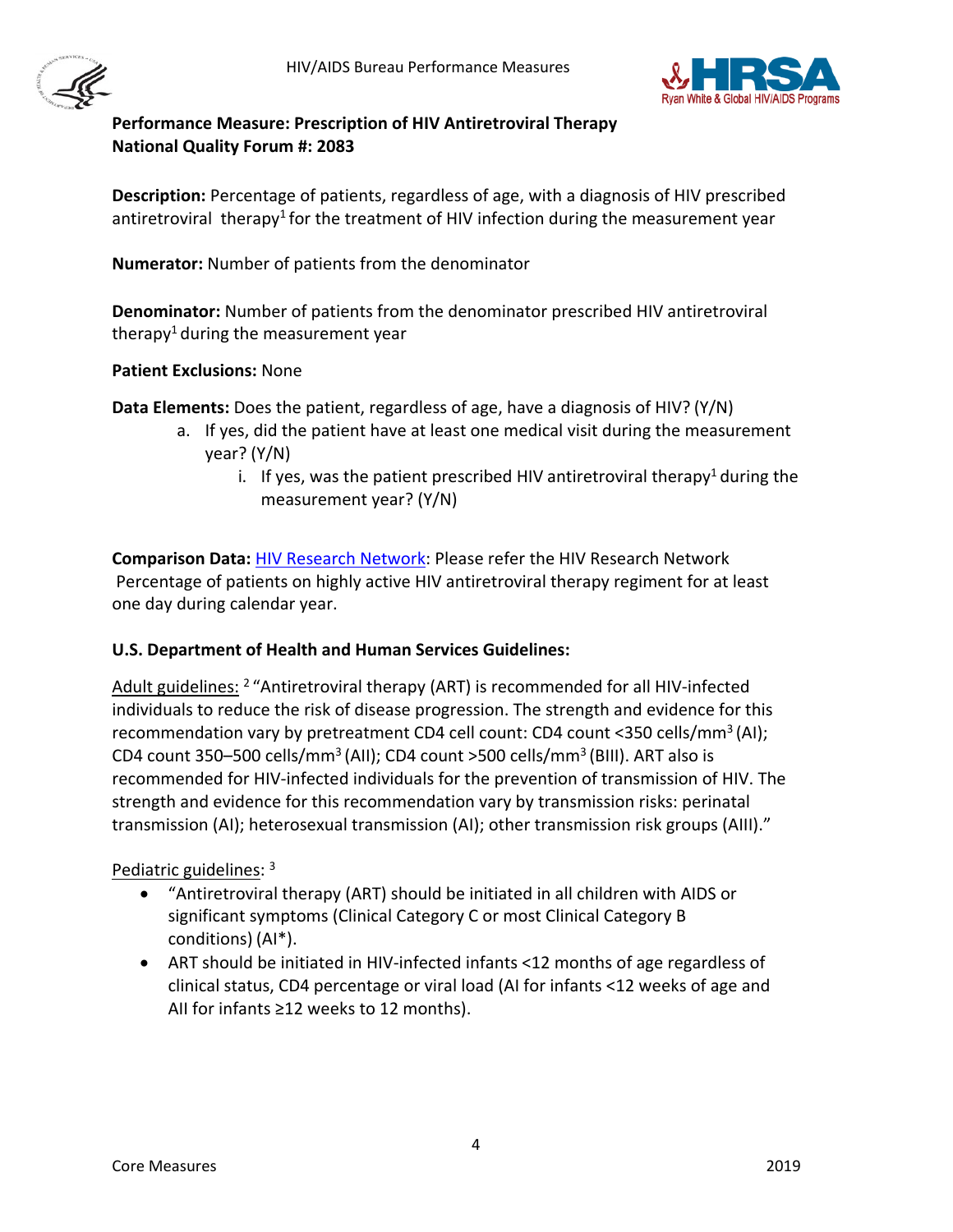



- ART should be initiated in HIV-infected children ≥1 year who are asymptomatic or have mild symptoms with the following CD4 values:
	- $\circ$  Age 1 to <3 years
		- with CD4 T lymphocyte (CD4 cell) count <1000 cells/mm<sup>3</sup> or CD4 percentage <25% (AII)
	- o Age 3 to <5 years
		- with CD4 cell count <750 cells/mm<sup>3</sup> or CD4 percentage <25% (AII)
	- o Age ≥5 years
		- with CD4 cell count <350 cells/mm<sup>3</sup> (AI\*)
		- with CD4 cell count 350–500 cells/mm<sup>3</sup> (BII\*)
	- ART should be considered for HIV-infected children ≥1 year who are asymptomatic or havemild symptoms with the following CD4 values:
		- o Age 1 to <3 years
			- $\blacksquare$  with CD4 cell count ≥1000 cells/mm<sup>3</sup> or CD4 percentage ≥25% (BIII)
		- o Age 3 to <5 years
			- with CD4 cell count  $\geq$ 750 cells/mm<sup>3</sup> or CD4 percentage  $\geq$ 25% (BIII)
		- o Age ≥5 years
			- with CD4 cell count  $>500$  cells/mm<sup>3</sup>(BIII)

In children with lower-strength (B level) recommendations for treatment, plasma HIV RNA levels >100,000 copies/mL provide stronger evidence for initiation of treatment (BII)."

#### **Use in Other Federal Programs:**

- Seeking inclusion in the following Centers for Medicare and Medicaid [Services](http://www.cms.gov/) quality, reporting and payment programs: Medicare and Medicaid EHR Incentive Program for Eligible Professionals, Medicare Physician Quality Reporting System, Medicare Shared Savings, Physician Compare, Physician Feedback/Quality and resource Use Reports, Physician Value-Based Payment Modifier (search for each program online). Accessed June 2019.
- U.S. Department of Health and Human Services HIV measures: [Secretary Sebelius](http://blog.aids.gov/2012/08/secretary-sebelius-approves-indicators-for-monitoring-hhs-funded-hiv-services.html)  [approves](http://blog.aids.gov/2012/08/secretary-sebelius-approves-indicators-for-monitoring-hhs-funded-hiv-services.html) [indicators for monitoring HHS-funded HIV](http://blog.aids.gov/2012/08/secretary-sebelius-approves-indicators-for-monitoring-hhs-funded-hiv-services.html) services

# **References/ Notes:**

<sup>1</sup> HIV antiretroviral therapy is described as the prescription of at least one U.S. Food and Drug Administration approve HIV antiretroviral medication.

<sup>2</sup> Panel on Antiretroviral Guidelines for Adults and Adolescents. Guidelines for the Use [of](https://aidsinfo.nih.gov/contentfiles/lvguidelines/adultandadolescentgl.pdf) [Antiretroviral Agents in Adults and Adolescents](https://aidsinfo.nih.gov/contentfiles/lvguidelines/adultandadolescentgl.pdf) with HIV. U.S. Department of Health and Human Services. Available online. Accessed June 7, 2019. E-1

[3 Panel on Antiretroviral Therapy and Medical Management of HIV-Infected](https://aidsinfo.nih.gov/contentfiles/lvguidelines/pediatricguidelines.pdf) 

[Children.](https://aidsinfo.nih.gov/contentfiles/lvguidelines/pediatricguidelines.pdf) Guidelines for the Use of Antiretroviral Agents in Pediatric HIV Infection. Available online. Accessed June 7, 2019.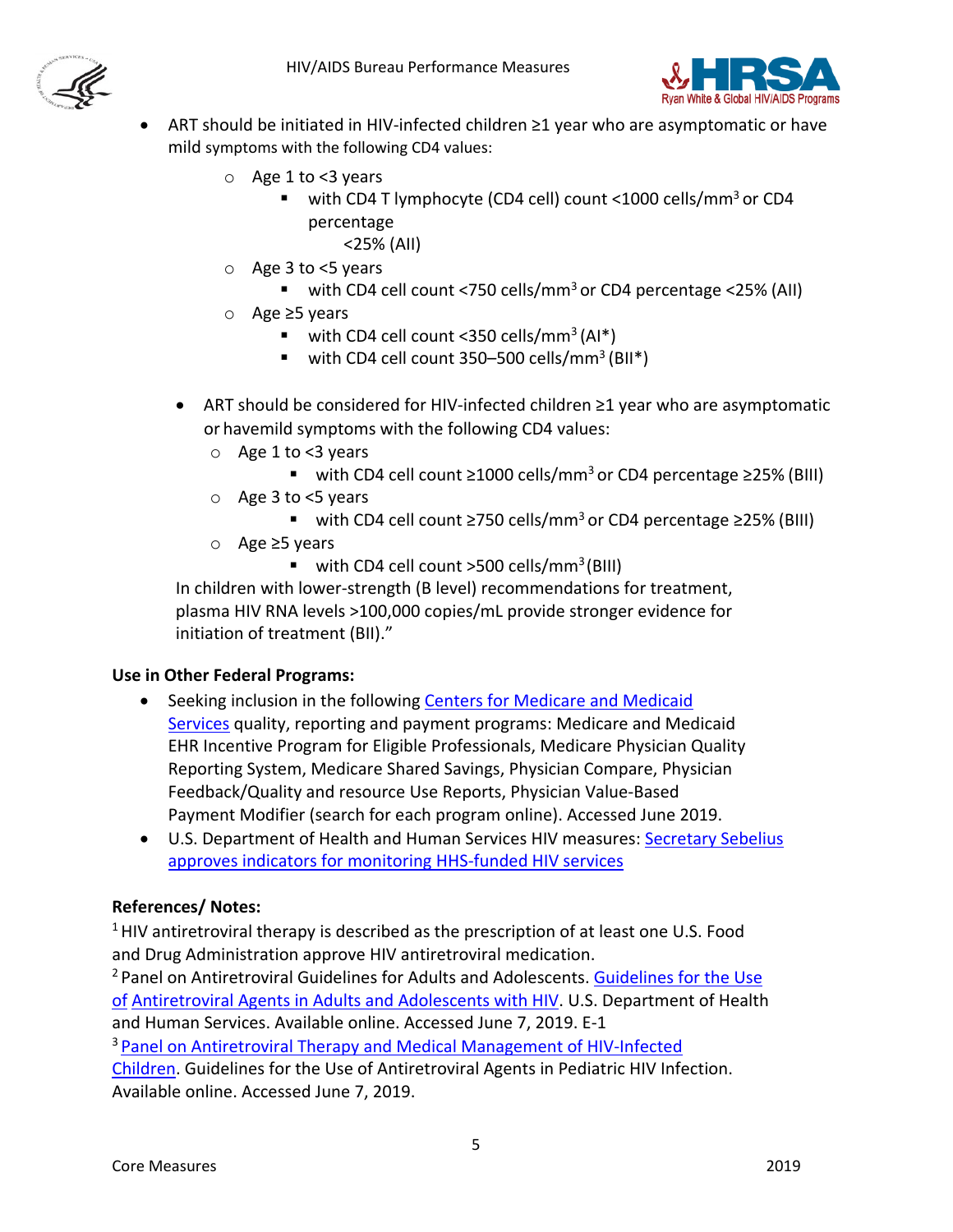



# <span id="page-5-0"></span>**Performance Measure: HIV Medical Visit Frequency National Quality Forum #: 2079**

**Description:** Percentage of patients, regardless of age, with a diagnosis of HIV who had at least one medical visit in each 6-month period of the 24-month measurement period with a minimum of 60 days between medical visits.

**Numerator:** Number of patients in the denominator who had at least one medical visit in each 6-month period of the 24-month measurement period with a minimum of 60 days between first medical visit in the subsequent 6-month period.

**Denominator:** Number of patients, regardless of age, with a diagnosis of HIV with at least one medical visit in the first 6-months of the 24-month measurement period.

**Patient Exclusions:** Patients who died at any time during the 24-month measurement period

**Data Elements:** Does the patient, regardless of age, have a diagnosis of HIV? (Y/N)

- a. If yes, did the patient have at least one medical visit in the first 6 months of the 24-month measurement period? (Y/N)
	- i. If yes, did the patient have at least one medical visit in the second 6 month period of the 24-month measurement period? AND was the patient's last visit in the second 6-month period 60 days or more from the 1st visit in the first 6-month period? (Y/N)
		- 1. Did the patient have at least one medical visit in the third 6-month period of the 24-month measurement period? AND was the patient's last visit in the third 6-month period 60 days or more from the 1st visit in the second 6- month period? (Y/N)
			- a. If yes, did the patient have at least one medical visit in the fourth 6-month period of the 24-month measurement period? AND was the patient's last visit in the fourth 6-month period 60 days or more from the 1st visit in the third 6 month period? (Y/N)

#### **Comparison Data:** None

#### **U.S. Department of Health and Human Services Guidelines:**

**Adult guidelines:** 1 "Several laboratory tests are important for the initial evaluation of patients with HIV upon entry into care, and before and after initiation or modification of antiretroviral therapy (ART) to assess the virologic and immunologic efficacy of ART and to monitor for laboratory abnormalities that may be associated with antiretroviral (ARV) drugs. Table 3 outlines the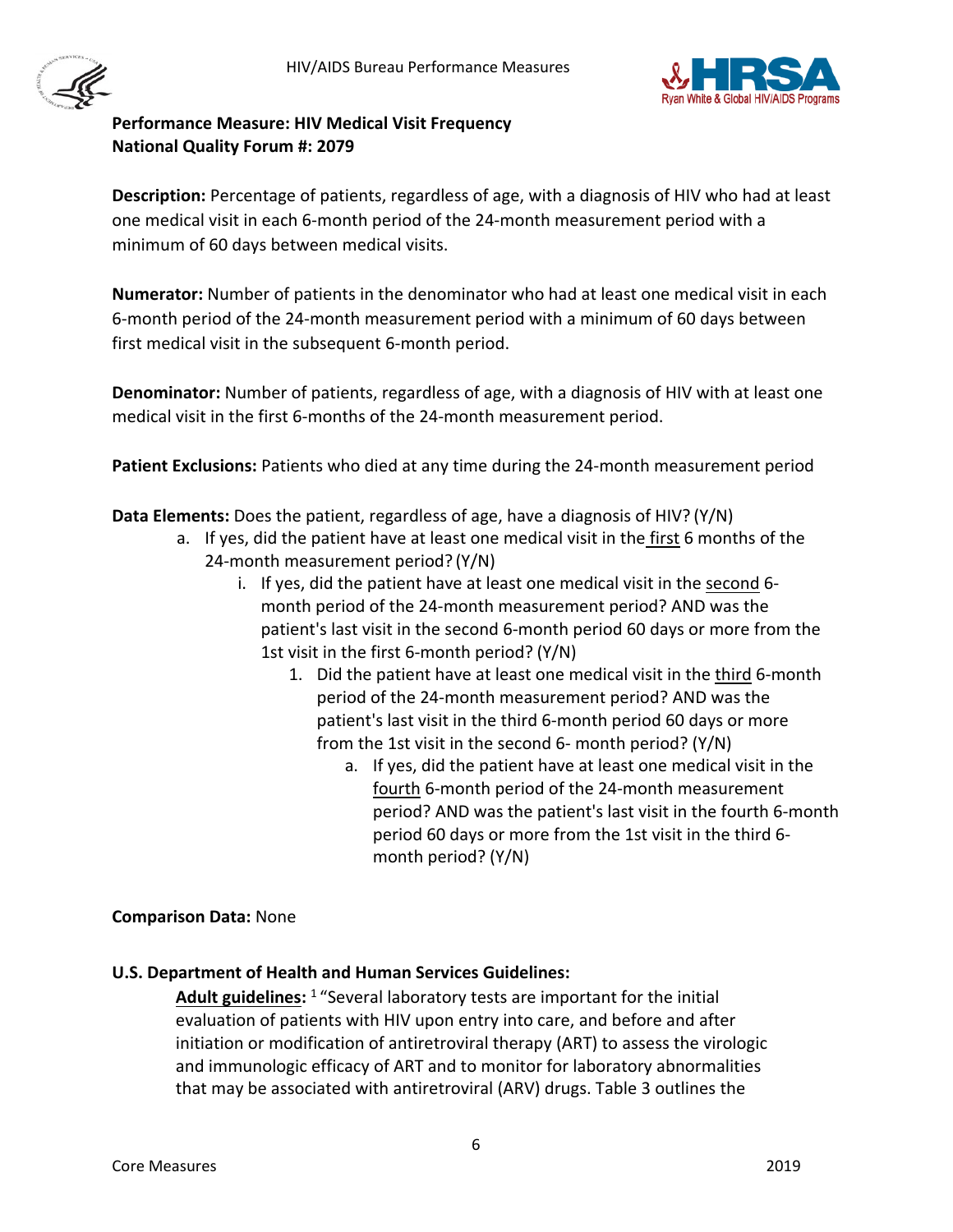



Panel on Antiretroviral Guidelines for Adults and Adolescents (the Panels') recommendation on the frequency of testing. As noted in the table, some tests may be repeated more frequently if clinically indicated."

**Pediatric guidelines**: 2 "Frequent patient visits and intensive follow-up during the initial months after a new antiretroviral (ARV) regimen is started are necessary to support and educate the family… "Within 1 to 2 weeks of initiating therapy, children should be evaluated either in person or by phone to identify clinical AEs and to support adherence. Many clinicians plan additional contacts (in person, by telephone, or via email) with children and caregivers to support adherence during the first few weeks of therapy."

 "After the initial phase of ART initiation, regimen adherence, effectiveness (CD4 cell count and plasma viral load), and toxicities (history, physical and laboratory testing) should be assessed every 3 to 4 months in children receiving ART. Some experts monitor CD4 cell count less frequently (e.g., every 6 to 12 months) in children and adolescents who are adherent to therapy and have CD4 cell count values well above the threshold for OI risk, sustained viral suppression, and stable clinical status for more than 2 to 3 years."

#### **Use in Other Federal Programs:**

- Seeking inclusion in the following Centers for Medicare and Medicaid [Services](http://www.cms.gov/) quality, reporting and payment programs: Medicare and Medicaid EHR Incentive Program for Eligible Professionals, Medicare Physician Quality Reporting System, Medicare Shared Savings, Physician Compare, Physician Feedback/Quality and resource Use Reports, Physician Value-Based Payment Modifier (search for each program online).
- U.S. Department of Health and Human Services HIV measures: Secretary Sebelius [approves](http://blog.aids.gov/2012/08/secretary-sebelius-approves-indicators-for-monitoring-hhs-funded-hiv-services.html) [indicators for monitoring hhs-funded HIV](http://blog.aids.gov/2012/08/secretary-sebelius-approves-indicators-for-monitoring-hhs-funded-hiv-services.html) services

#### **References/ Notes:**

<sup>1</sup>Panel on Antiretroviral Guidelines for Adults and Adolescents. Guidelines for the use of antiretroviral agents in HIV-1-infected adults and adolescents. Department of Health and Human Services. Available online. Accessed June 7, 2019. C-2. [2Panel on Antiretroviral Therapy and Medical Management of HIV-Infected](https://aidsinfo.nih.gov/contentfiles/lvguidelines/pediatricguidelines.pdf)  [Children.](https://aidsinfo.nih.gov/contentfiles/lvguidelines/pediatricguidelines.pdf) Guidelines for the Use of Antiretroviral Agents in Pediatric HIV Infection. Available online. Accessed June 7, 2019. D-2 and D-3.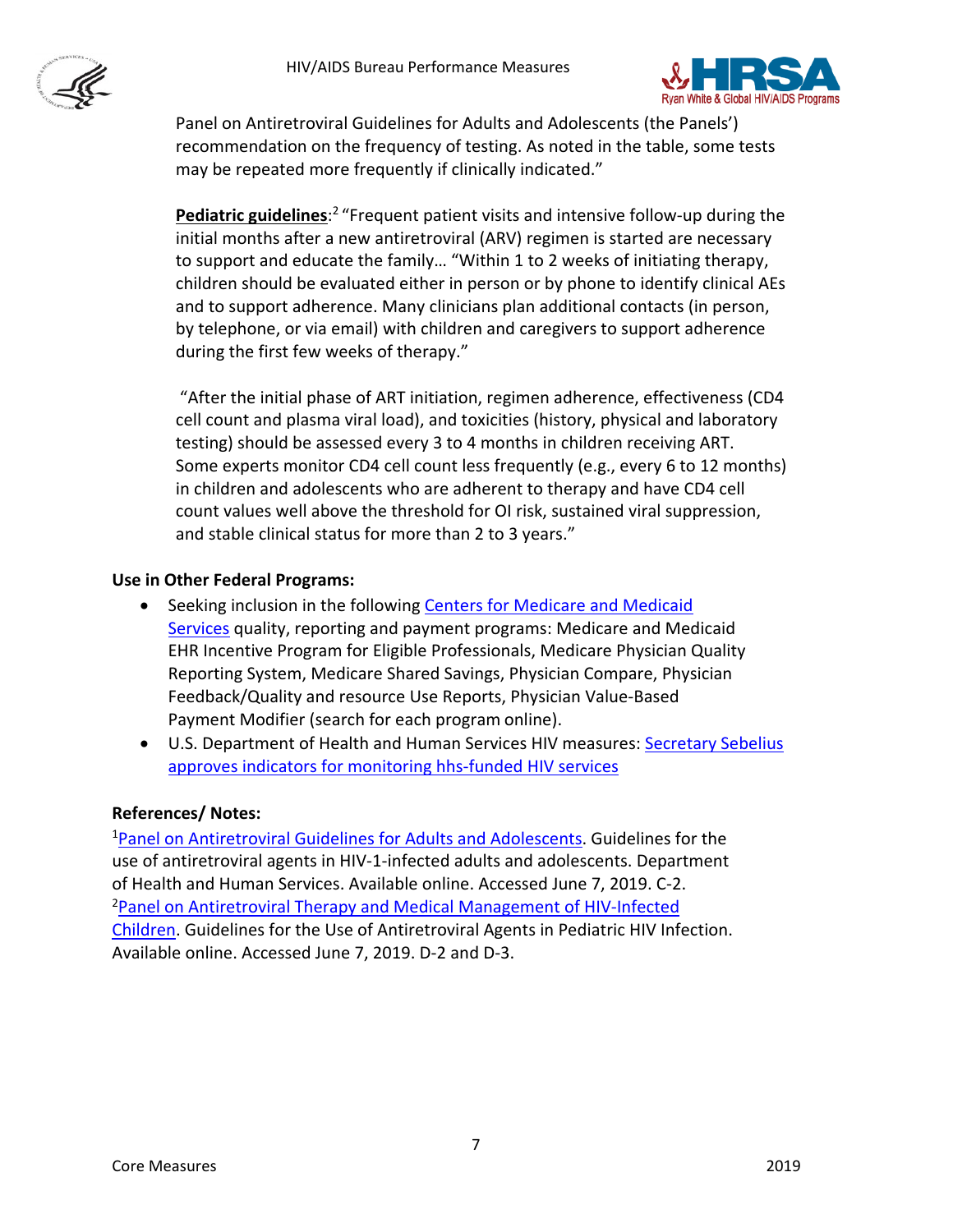



# <span id="page-7-0"></span>**Performance Measure: Gap in HIV Medical Visits National Quality Forum #: 2079**

**Description:** Percentage of patients, regardless of age, with a diagnosis of HIV who did not have a medical visit in the last 6 months of the measurement year

**Numerator:** Number of patients in the denominator who did not have a medical visit in the last 6 months of the measurement year

**Denominator:** Number of patients, regardless of age with a diagnosis or HIV who had at least one medical visit in the first 6 months of the measurement year

**Patient Exclusions:** Patients who died at any time during the measurement year

#### **Data Elements:**

Does the patient, regardless of age, have a diagnosis of HIV? (Y/N)

- a. If yes, did the patient have at least one medical visit in the first 6 months of the measurement year? (Y/N)
	- **i.** If yes, did the patient have one or more medical visits in the last 6 months of the measurement year?

#### **Comparison Data: None**

#### **U.S. Department of Health and Human Services Guidelines:**

Adult guidelines: <sup>1</sup> "A number of laboratory tests are important for initial evaluation of HIV- infected patients upon entry into care, during follow-up (if antiretroviral therapy (ART) has not been initiated), and before and after the initiation or modification of therapy to assess virologic and immunologic efficacy of ART and to monitor for laboratory abnormalities that may be associated with antiretroviral (ARV) drugs. Table 3 outlines the Panel's recommendations for the frequency of testing. As noted in the table, some tests may be repeated more frequently if clinically indicated."

Pediatric guidelines:  $2^{\circ}$  "Frequent patient visits and intensive follow-up during the initial months after a new antiretroviral (ARV) regimen is started are necessary to support and educate the family…Thus, it is prudent for clinicians to assess children within 1 to 2 weeks of initiating therapy, either in person or with a phone call, to ensure that medications are being administered properly and evaluate clinical concerns. Many clinicians schedule additional contact (in person or over the telephone) with children and their caregivers during the first few weeks of therapy to support adherence…Thereafter, medication adherence and regimen toxicity and effectiveness should be assessed every 3 to 4 months in children taking ARV drugs. Some experts monitor CD4 cell counts and HIV RNA levels less frequently in children and youth who are adherent to therapy and have sustained viral suppression and stable clinical status for more than 2 to 3 years."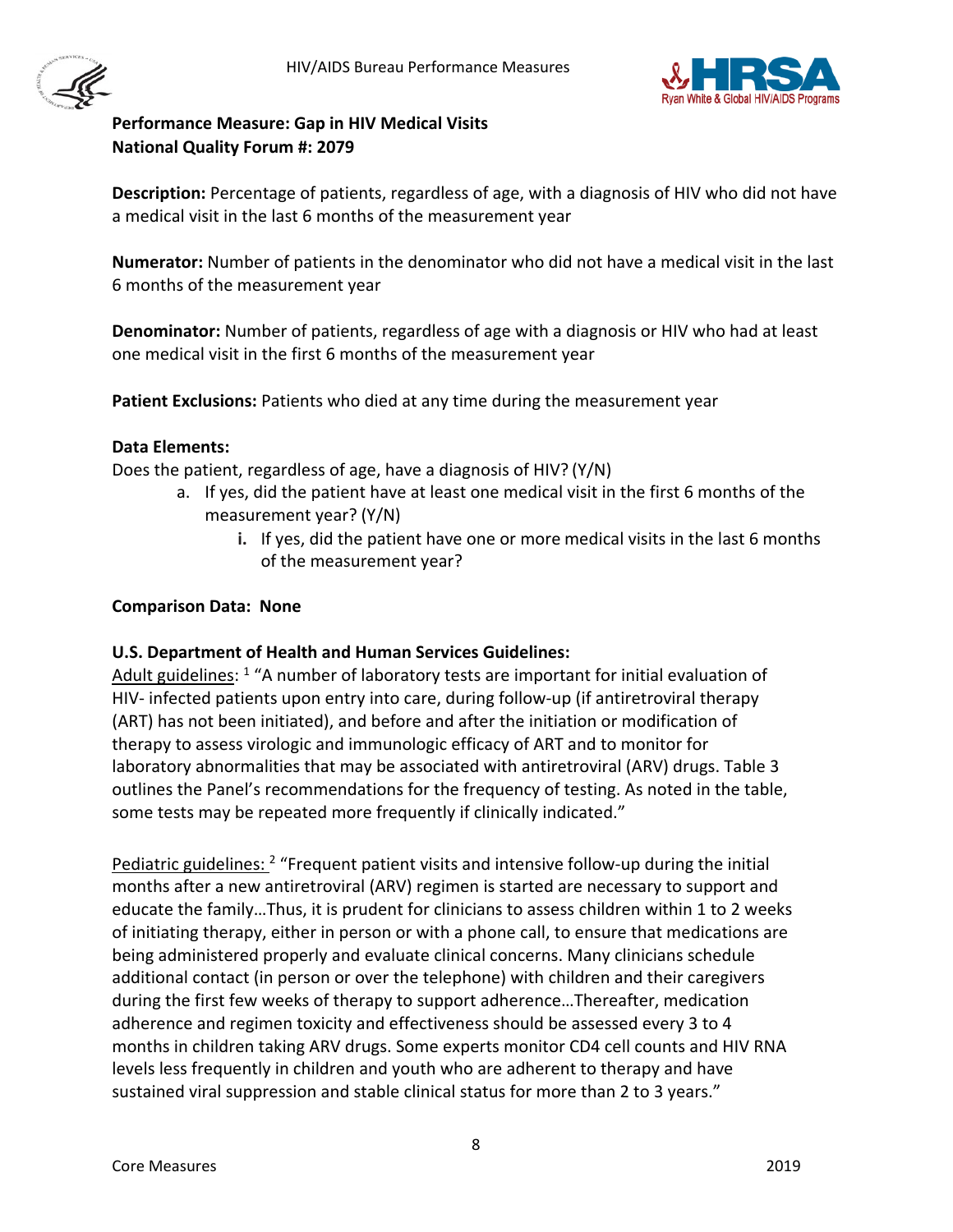



## **Use in Other Federal Programs:**

Seeking inclusion in the following [Centers for Medicare and Medicaid Services](http://www.cms.gov/) quality, reporting and payment programs: Medicare and Medicaid EHR Incentive Program for Eligible Professionals, Medicare Physician Quality Reporting System, Medicare Shared Savings, Physician Compare, Physician Feedback/Quality and resource Use Reports, Physician Value-Based Payment Modifier (search for each program online).

#### **References/ Notes:**

1 [Panel on Antiretroviral Guidelines for Adults and Adolescents.](https://aidsinfo.nih.gov/contentfiles/lvguidelines/adultandadolescentgl.pdf) Guidelines for the Use of Antiretroviral Agents in Adults and Adolescents with HIV. Department of Health and Human Services. Accessed April 24, 2019. C-2 to C-5.

2 [Panel on Antiretroviral Therapy and Medical Management of HIV-Infected](https://aidsinfo.nih.gov/contentfiles/lvguidelines/pediatricguidelines.pdf)  [Children.](https://aidsinfo.nih.gov/contentfiles/lvguidelines/pediatricguidelines.pdf) Guidelines for the Use of Antiretroviral Agents in Pediatric HIV Infection. Available online. Accessed April 24, 2019. D-2 to D-3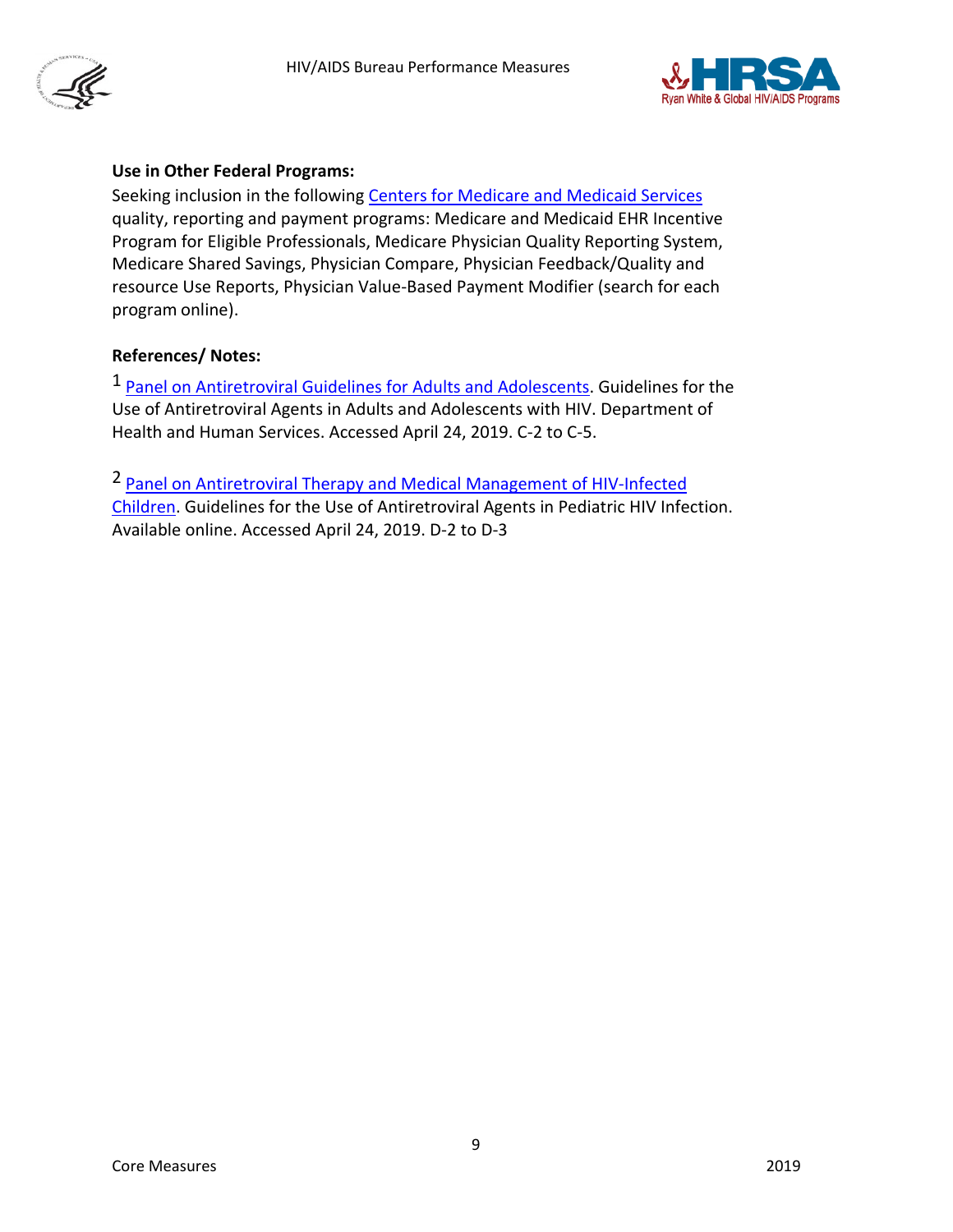



# <span id="page-9-0"></span>**Performance Measure: Pneumocystis jiroverci Pneumonia (PCP) Prophylaxis National Quality Forum #: 0405**

**Description:** Percentage of patients aged 6 weeks or older with a diagnosis if HIV/AIDS, who were prescribed Pneumocystis jiroveci pneumonia (PCP) prophylaxis

#### **\*Use the numerator and denominator that reflect patient population**

#### **Numerator:**

*Numerator 1*: Patients who were prescribed Pneumocystis jiroveci pneumonia (PCP) prophylaxis within 3 months of CD4 count below 200 cells/mm<sup>3</sup>

*Numerator 2***:** Patients who were prescribed Pneumocystis jiroveci pneumonia (PCP) prophylaxis within 3 months of CD4 count below 500 cells/mm<sup>3</sup> or a CD4 percentage below 15%

*Numerator 3***:** Patients who were prescribed Pneumocystis jiroveci pneumonia (PCP) prophylaxis at the time of HIV diagnosis

### *\*Aggregate Numerator* **= The sum of the three numerators**

#### **Denominator:**

*Denominator 1***:** All patients aged 6 years and older with a diagnosis of HIV/AIDS and a CD4 count below 200 cells/mm<sup>3</sup>, who had at least two visits during the measurement year, with at least 90 days in between each visit;

And

*Denominator 2***:** All patients aged 1 through 5 years of age with a diagnosis of HIV/AIDS and a CD4 count below 500 cells/mm<sup>3</sup> or a CD4 percentage below 15%, who had at least two visits during the measurement year, with at least 90 days in between each visit;

And

*Denominator 3***:** All patients aged 6 weeks through 12 months with a diagnosis of HIV, who had at least two visits during the measurement year, with at least 90 days in between each visit

#### *\*Total Denominator* **= The sum of the three denominators**

#### **Patient Exclusions:**

*Denominator 1 Exclusion:* Patient did not receive PCP prophylaxis because there was a CD4 count above 200 cells/mm<sup>3</sup> during the three months after a CD4 count below 200 cells/mm3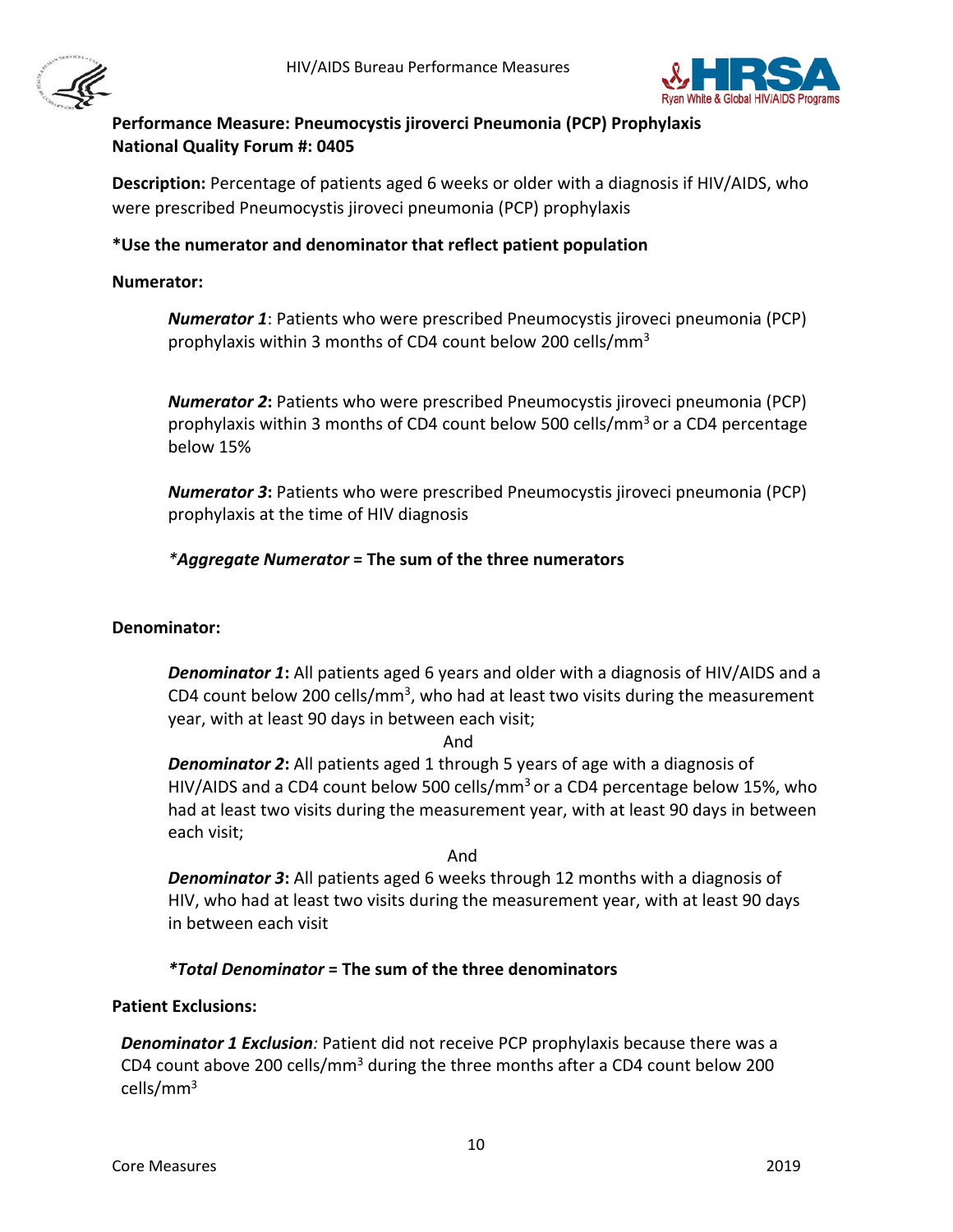



*Denominator 2 Exclusion:* Patient did not receive PCP prophylaxis because there was a CD4 count above 500 cells/mm<sup>3</sup> or CD4 percentage above 15% during the three months after a CD4 count below 500 cells/mm3 or CD4 percentage below 15%

### **Data Elements:**

#### *Numerator/Denominator 1:*

- 1. Is the patient 6 years or older and have a diagnosis of HIV? (Y/N)
	- a. If yes, did the patient have at least two medical visits in the measurement year with at least 90 days between visits? (Y/N)
		- i. If yes, did the patient have a CD4 count <200 cells/mm<sup>3</sup> within the first 9 months of the measurement year? (Y/N)
			- 1. If yes, was PCP prophylaxis prescribed within 3 months of CD4<200 cells/mm<sup>3</sup>? (Y/N)
				- a. If no, was the CD4 count repeated within 3months? (Y/N)
					- i. If yes, did CD4 count remain < 200 cells/mm<sup>3</sup>? (Y/N)
						- 1. If yes, was PCP prophylaxis prescribed within 3 months of CD4<200 cells/mm3? (Y/N)

#### *Numerator/Denominator 2:*

- 1. Is the patient between 1-5 years old and have a diagnosis of HIV? (Y/N)
	- a. If yes, did the patient have at least two medical visits in the measurement year with at least 90 days between visits? (Y/N)
		- i. If yes, did the patient have a CD4 count  $<$  500 cells/mm<sup>3</sup> or CD4 percentage  $<$ 15% within the first 9 months of the measurement year? (Y/N)
			- 1. If yes, was PCP prophylaxis prescribed within 3 months of CD4<200 cells/mm3? (Y/N)
				- a. If no, was the CD4 count repeated within 3months? (Y/N)
					- i. If yes, did it remain CD4 count <500 cells/ $\text{mm}^3$  or CD4 percentage < 15%? (Y/N)
						- 1.If yes, was PCP prophylaxis prescribed within 3 months of CD4 count  $<$ 500 cells/mm<sup>3</sup> or CD4 percentage  $<$  15%? (Y/N)

#### *Numerator/Denominator 3:*

- 1. Is the patient between 6 weeks and 12 months old and have a diagnosis of HIV? (Y/N)
	- a. If yes, did the patient have at least two medical visits in the measurement year with at least 90 days between visits? (Y/N)
		- i. If yes, was PCP prophylaxis prescribed at HIV diagnosis?

\*\*\*Greater measure specification detail is available including data elements for each value set at [cms.gov: Clinical Quality Measures Basics \(](https://www.cms.gov/Regulations-and-Guidance/Legislation/EHRIncentivePrograms/ClinicalQualityMeasures.html)Measure: CMS 52v7)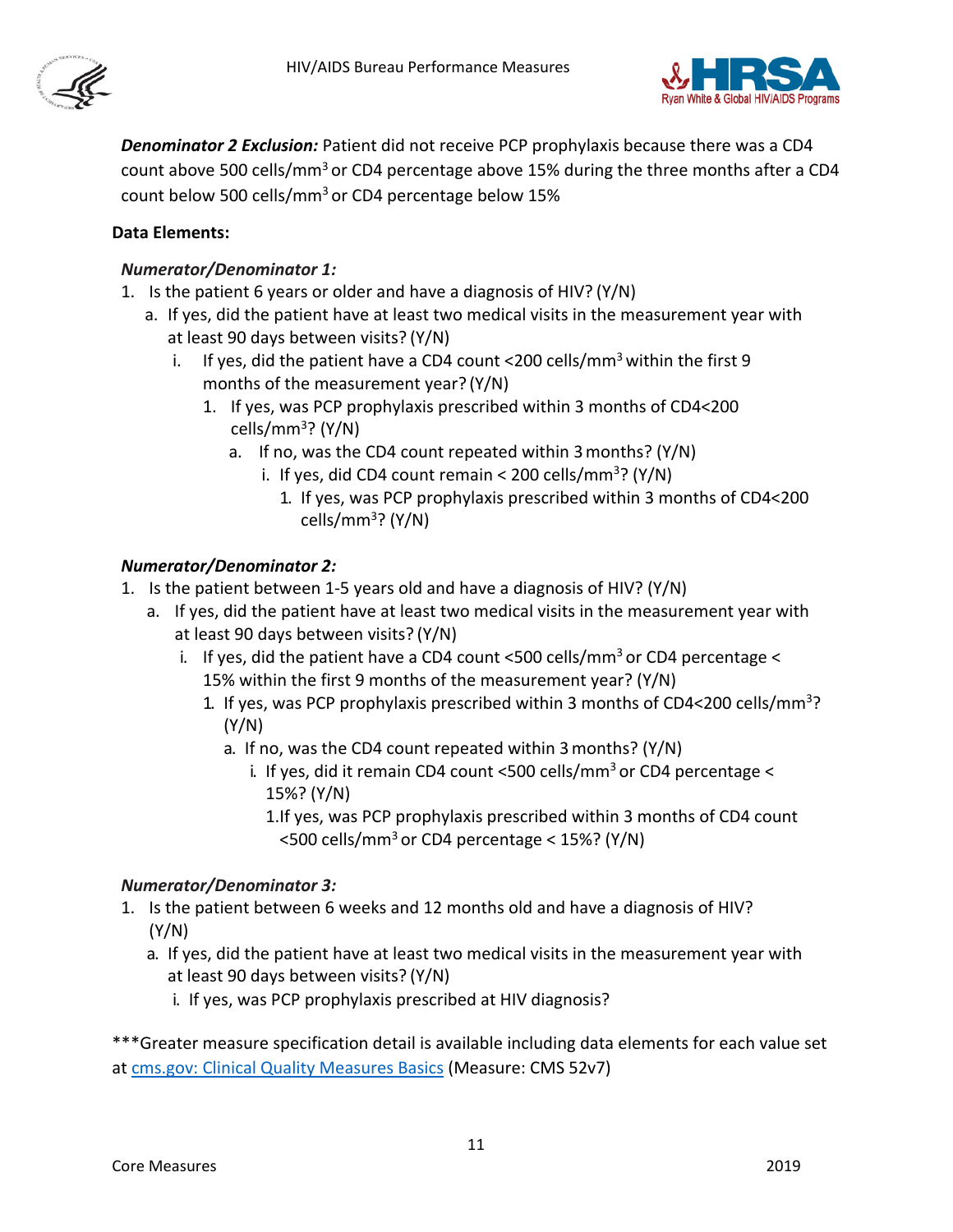



**Comparison Data:** Patients meeting criteria and prescribed PCP prophylaxis during calendar year. Please refer to [HIV Research Network](https://cds.johnshopkins.edu/hivrn/index.cfm?do=page.index) 

### **U.S. Department of Health & Human Services Guidelines:**

Adult guidelines: <sup>2</sup> "HIV-infected adults and adolescents, including pregnant women and those on ART, should receive chemoprophylaxis against PCP if they have CD4 counts <200 cells/mm3 **(AI)**.12,13,41 Persons who have a CD4 cell percentage of <14% should also be considered for prophylaxis **(BII)**.12,13,41 Initiation of chemoprophylaxis at CD4 counts between 200 and 250 cells/mm<sup>3</sup> also should be considered when starting ART must be delayed and frequent monitoring of CD4 counts, such as every 3 months, is impossible **(BII)**.13 Patients receiving pyrimethamine-sulfadiazine for treatment or suppression of toxoplasmosis do not require additional prophylaxis for PCP **(AII)**."42

Pediatric guidelines: <sup>3</sup> "Chemoprophylaxis is highly effective in preventing PCP. Prophylaxis is recommended for all HIV-Infected children aged ≥ 6years who have a CD4 T lymphocyte (CD4) counts <200 cells/mm3 or CD4 percentage <15% for children aged 1 to <6years with CD4 counts <500 cells/mm3 or CD4 percentage <15%, and for all infants aged <12months regardless of CD4 count or percentage.Infants born to HIV-infected mothers should be considered for prophylaxis beginning at 4–6 weeks of age. HIVinfected infants should be administered prophylaxis until 1 year of age, at which time they should be reassessed on the basis of the age-specific CD4 count or percentage thresholds mentioned above (AII)."

#### **Use in Other Federal Programs:**

Medicare and Medicaid EHR Incentive Program for Eligible Professionals [Centers for Medicare & Medicaid Services: eCQM](https://www.cms.gov/regulations-and-guidance/legislation/ehrincentiveprograms/ecqm_library.html)  **[Library](https://www.cms.gov/regulations-and-guidance/legislation/ehrincentiveprograms/ecqm_library.html)** 

# References/ Notes:

<sup>1</sup> The HIV/AIDS Bureau did not develop this measure. The National Committee on Quality [Assurance d](http://www.qualityforum.org/News_And_Resources/Endorsement_Summaries/Endorsement_Summaries.aspx)eveloped the measure. Measure details available online.

<sup>2</sup> Panel on Opportunistic Infections in HIV-Infected Adults and Adolescents. Guidelines for the Prevention and Treatment of Opportunistic Infections in Adults and Adolescents with HIV: recommendations from the Centers for Disease Control and Prevention, the National Institutes of Health, and the HIV Medicine Association of the Infectious Diseases Society of America. Available online. Accessed January 2019

[3Centers for Disease Control and Prevention: Guidelines for the Prevention and](https://www.cdc.gov/mmwR/pdf/rr/rr5811.pdf)  [Treatment of](https://www.cdc.gov/mmwR/pdf/rr/rr5811.pdf) [Opportunistic Infections Among HIV-Exposed and HIV-Infected Children.](https://www.cdc.gov/mmwR/pdf/rr/rr5811.pdf) MMWR 2009; 58 (No. RR-11): 47. Available at: [Guidelines for the Prevention and](http://aidsinfo.nih.gov/contentfiles/lvguidelines/oi_guidelines_pediatrics.pdf)  [Treatment of Opportunistic Infections](http://aidsinfo.nih.gov/contentfiles/lvguidelines/oi_guidelines_pediatrics.pdf) [Among HIV-Infected Children.](http://aidsinfo.nih.gov/contentfiles/lvguidelines/oi_guidelines_pediatrics.pdf) Accessed January 2019.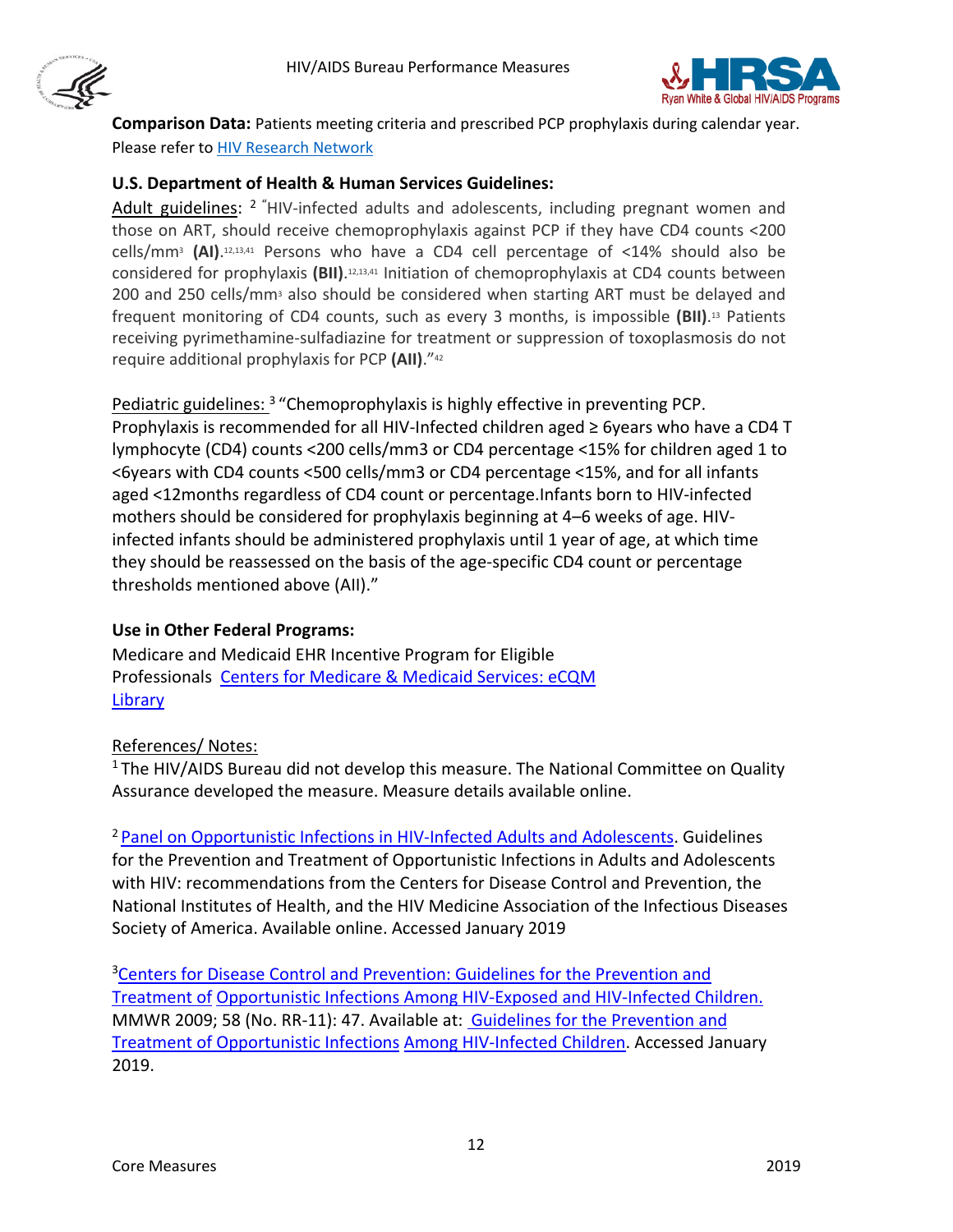<span id="page-12-0"></span>



#### **Performance Measure: Annual Retention in Care**

**National Quality Forum #: None**

**Description:** Percentage of patients, regardless of age, with a diagnosis of HIV who had at least two (2) encounters within the 12-month measurement year.

**Numerator:** Number of patients in the denominator who had at least two HIV medical care encounters at least 90 days apart within a 12-month measurement year. At least one of the two HIV medical care encounters needs to be a medical visit with a provider with prescribing privileges.

**Denominator:** Number of patients, regardless of age, with a diagnosis of HIV who had at least one HIV medical encounter within the 12-month measurement year.

An HIV medical care encounter is a medical visit with a provider with prescribing privileges or an HIV viral load test.

**Patients Exclusions:** Patients who died at any time during the measurement year.

**Data Elements:** Does the patient, regardless of age, have a diagnosis of HIV? (Y/N)

- a. If yes, did the patient have at least two medical care encounters during the measurement year? (Y/N)
	- i. If yes, did the patient have a HIV viral load test within the measurement year? (Y/N)
	- ii. If yes, did the patient have at least one additional medical visit encounter with a provider with prescribing privileges within the measurement year? (Y/N)
	- iii. Or, did the patient have two medical visit with provider with prescribing privileges within the measurement year? (Y/N)

#### **Comparison Data**: None.

#### **Use in Other Federal Programs:** None

#### **U.S. Department of Health and Human Services Guidelines:**

Adolescent/Adult Guidelines**:** "Several laboratory tests are important for initial evaluation of 1 patients with HIV upon entry into care, and some tests should be performed before and after initiation or modification of antiretroviral therapy (ART) to assess the virologic and immunologic efficacy of ART and to monitor for laboratory abnormalities that may be associated with antiretroviral (ARV) drugs. Table 3 outlines the Panel on Antiretroviral Guidelines for Adults and Adolescents (the Panel)'s recommendations on the frequency of testing. As noted in the table, some tests may be repeated more frequently if clinically indicated." (Page B-3 of guidelines)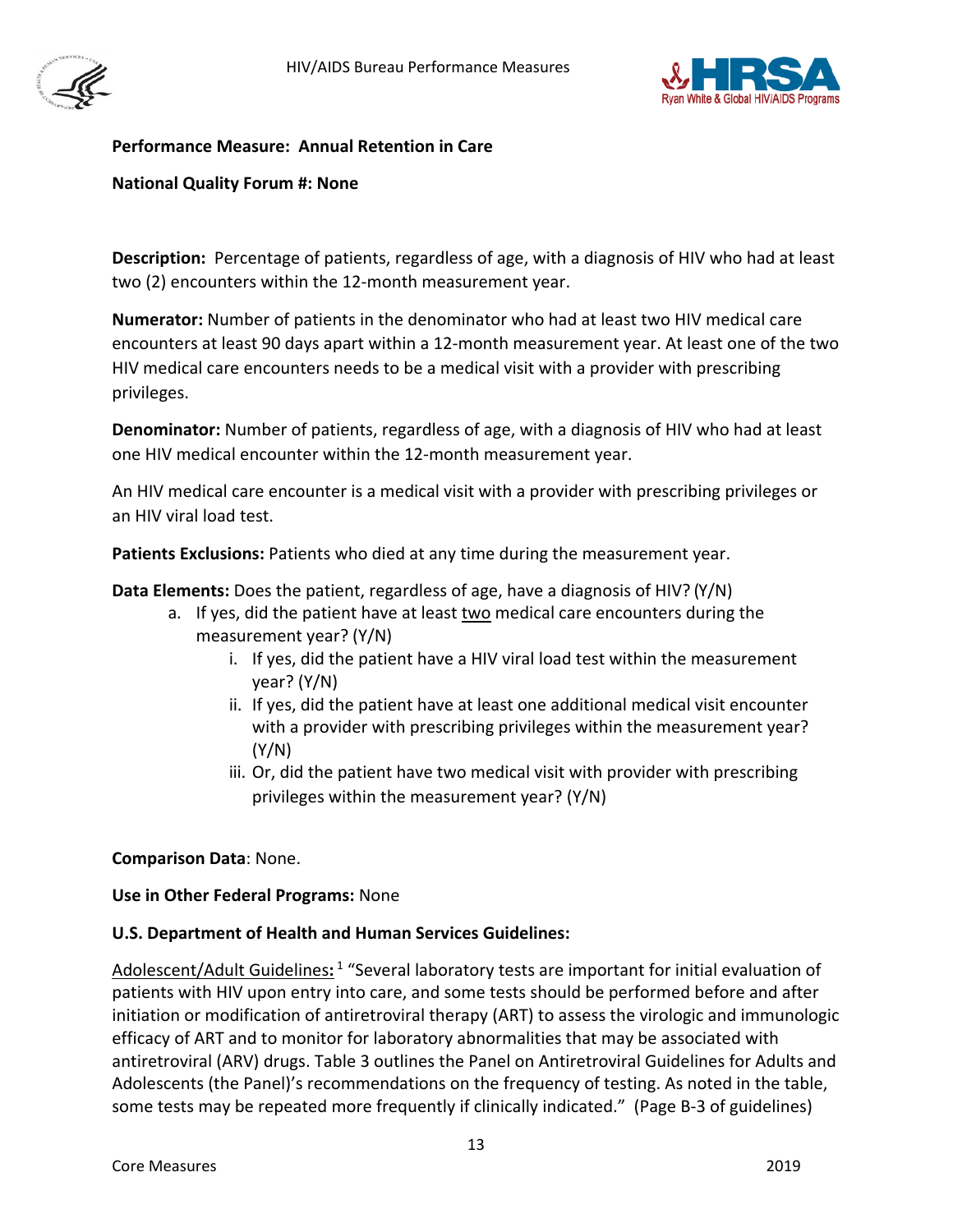



Additionally, Table 3. Laboratory Testing Schedule for Monitoring Patients with HIV Before and After Initiation of Antiretroviral Therapy indicates viral load test should be performed at entry into care; ART initiation or modification; two to eight weeks after ART initiation or modification; in patients on ART every three to six months; every six months of the patient for patients adherent with consistently suppressed viral load and stable immunologic status for more than two years; treatment failure; clinically indicated; and if ART initiation is delayed. (Pages C-2 through C-4 of guidelines)

Pediatric Guidelines**:** "After the initial phase of ART initiation (1 month–3 months), 2 clinicians should assess a patient's adherence to the regimen and the regimen's effectiveness (as measured by CD4 cell count and plasma viral load) every 3 months to 4 months. Additionally, clinicians should review a patient's history of toxicities and evaluate a patient for any new AEs using physical examinations and the relevant laboratory tests. If laboratory evidence of toxicity is identified, testing should be performed more frequently until the toxicity resolves."

The Panel on Antiretroviral Therapy and Medical Management of Children Living with HIV finds value in continuing to perform viral load testing every 3 to 4 months to provide enhanced monitoring of adherence or disease progression among children and adolescents. Some experts monitor CD4 cell count less frequently (e.g., every 6 months to 12 months) in children and adolescents who are adherent to therapy, who have CD4 cell count values well above the threshold for OI risk, and who have had sustained virologic suppression and stable clinical status for >2 years to 3 years. Some clinicians find value in scheduling visits every 3 months even when lab testing is not performed, in order to review adherence and update drug doses for interim growth" (D-3 of guideline)

Additionally, Table 3. Sample Schedule for Clinical and Laboratory Monitoring of Children Before and After Initiation of Antiretroviral Therapy indicates viral load tests should be performed at entry into care; pre-therapy; ART initiation; weeks two to four on therapy, every three to four months to monitor ARV adherence; and when switching ARV regimens. (Page D-6 of guidelines)

#### **References/Notes:**

1 [Panel on Antiretroviral Guidelines for Adults and Adolescents.](https://aidsinfo.nih.gov/contentfiles/lvguidelines/adultandadolescentgl.pdf) Guidelines for the Use of Antiretroviral Agents in Adults and Adolescents with HIV. Department of Health and Human Services. Available online. Accessed September 2019. Page B-3 and Table 3 on Pages C-2 through C-4.

<sup>2</sup> Panel on Antiretroviral Therapy and Medical Management of HIV-Infected [Children.](https://aidsinfo.nih.gov/contentfiles/lvguidelines/pediatricguidelines.pdf) Guidelines for the Use of Antiretroviral Agents in Pediatric HIV Infection. Available online. Accessed September 2019. D-3 and Table 3 on Page D-6.